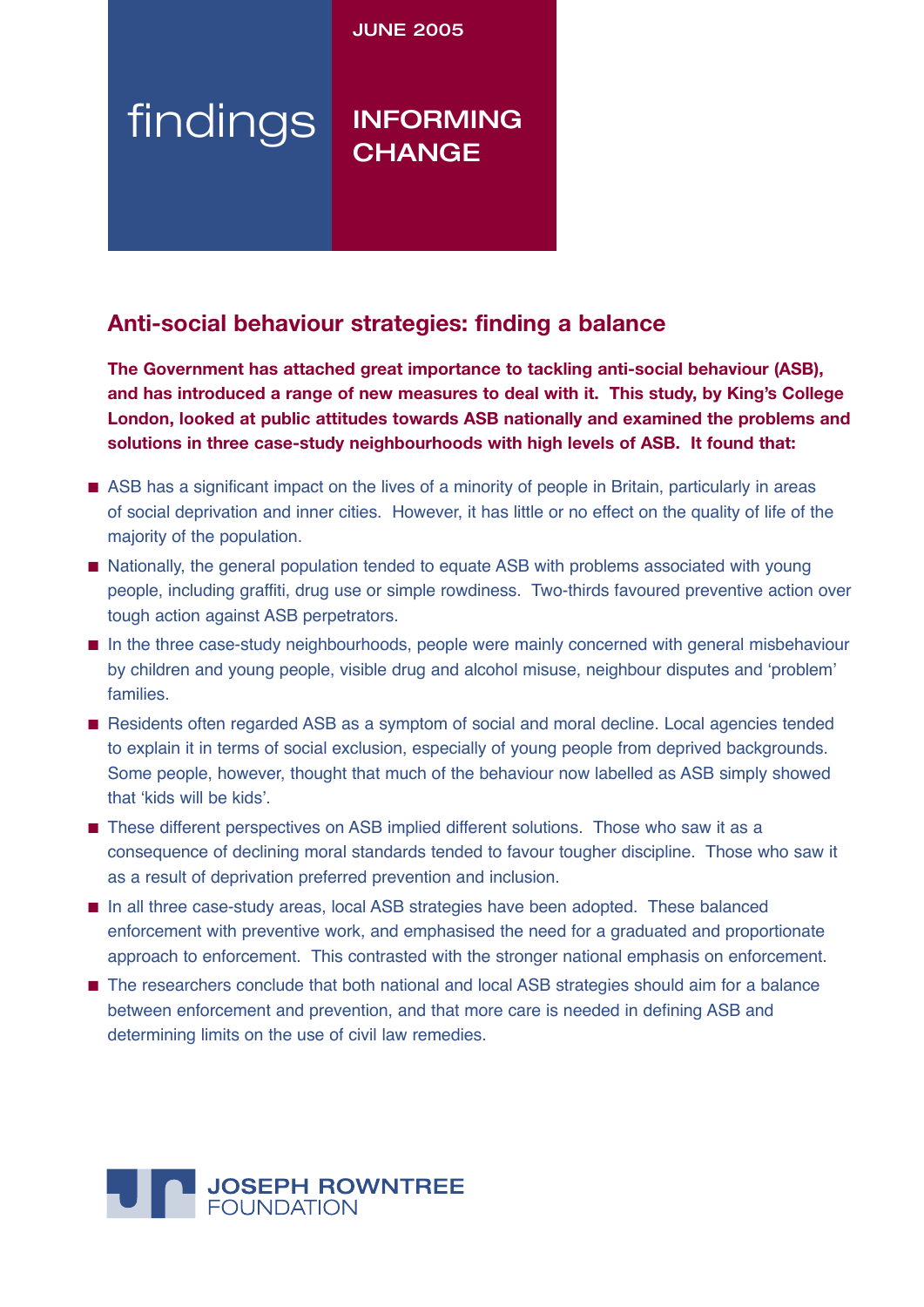## **Background**

The Government has attached great importance to tackling anti-social behaviour (ASB), and has introduced a range of new measures, such as anti-social behaviour orders (ASBOs), dispersal orders and the Home Office's TOGETHER campaign, to deal with it.

To examine people's views on ASB and experience of it, the study commissioned an Office for National Statistics (ONS) national survey and looked at three case-study neighbourhoods with high levels of ASB.

#### Views on ASB: the national picture

For most people in Britain, ASB is not a big problem. For example, 61 per cent of respondents in the 2003/04 British Crime Survey (BCS) reported no bad effects from any of 16 types of ASB. On the other hand, ASB is an acute concern for a significant *minority* of people. Rowdy teenagers in the street had a fairly or very big effect on the lives of one in five respondents to the ONS survey commissioned for this study. ASB tends to be concentrated in deprived urban areas. A third (34 per cent) of BCS respondents in inner-city areas thought that levels of ASB were high in their area.

ASB can take many forms. Youth ASB appears to be the most visible and worrisome. For example, 27 per cent of the ONS respondents said that rowdy teenagers on the street or youths hanging around were the worst forms of ASB where they lived. Surprisingly, adults under 45 were more concerned about youth ASB than their elders, possibly because they may be more at risk. The ONS survey showed that other forms of ASB, such as vandalism, litter and rubbish, had a smaller impact on people's lives, though a larger proportion of the population was exposed to these less serious problems.

Asked about methods of tackling ASB, the ONS respondents were more likely to opt for 'preventive action to deal with the causes' than 'tough action against perpetrators'. Only 20 per cent chose the latter, compared with 66 per cent who opted for preventive action and 11 per cent who favoured both.

## ASB in the three case-study neighbourhoods

To learn more about local views on experiences of ASB, possible causes of the problems and potential solutions, three neighbourhoods were selected on the basis of their high levels of ASB and apparently contrasting local strategies for tackling it. However, the similarities in the local ASB strategies turned out to be greater than the differences. In all three areas, graduated enforcement strategies culminating in the use of ASBOs

were combined with a range of preventive measures by different agencies. Some of these measures were funded through mainstream services and others through special initiatives.

In each of the neighbourhoods, interviews and focus groups were organised with residents and ASB practitioners. In all three areas, issues relating to children and young people caused particular concern. Residents and practitioners spoke about boisterous and rowdy behaviour by children, young people congregating, young people causing damage to property and the environment, and anti-social use of cars and motorbikes by children and young people. People were also concerned about drug and alcohol misuse, and the impact of neighbour disputes and 'problem families'.

Focus groups with residents showed how exposure to ASB can provoke a profound sense of powerlessness and lack of control over the social environment. People had real concerns about retaliation if they intervened, and felt that the statutory agencies were largely impotent in the face of serious misbehaviour by young people. This sense of powerlessness appeared to be both a consequence of ASB and a cause, as it increased the chances that worsening ASB would go unchecked.

## Explaining and responding to ASB: three perspectives

When talking about the *causes* of local ASB problems, respondents largely focused on issues relating to young people. They tended to provide explanations rooted in broader conceptions of social and cultural change. Three main strands of thought or perspectives on ASB emerged, although these were by no means mutually exclusive or discrete:

1. **Social and moral decline** – ASB problems were seen as symptoms of wider social and cultural change, and more specifically a decline in moral standards and family values.

2. **Disengaged youth and families** – ASB was thought to be rooted in the increasing disengagement from wider society of a significant minority of children and young people and (in many cases) their families.

3. **'Kids will be kids'** – ASB was seen as a reflection of the age-old tendency for young people to get into trouble, challenge boundaries and antagonise their elders.

The first two perspectives assumed that problems of ASB are getting worse because of a generalised process of decline, or because of the increasing disengagement of a minority of British youth and/or their families. The third did not assume that problems of ASB are necessarily getting worse, but suggested that the context of youthful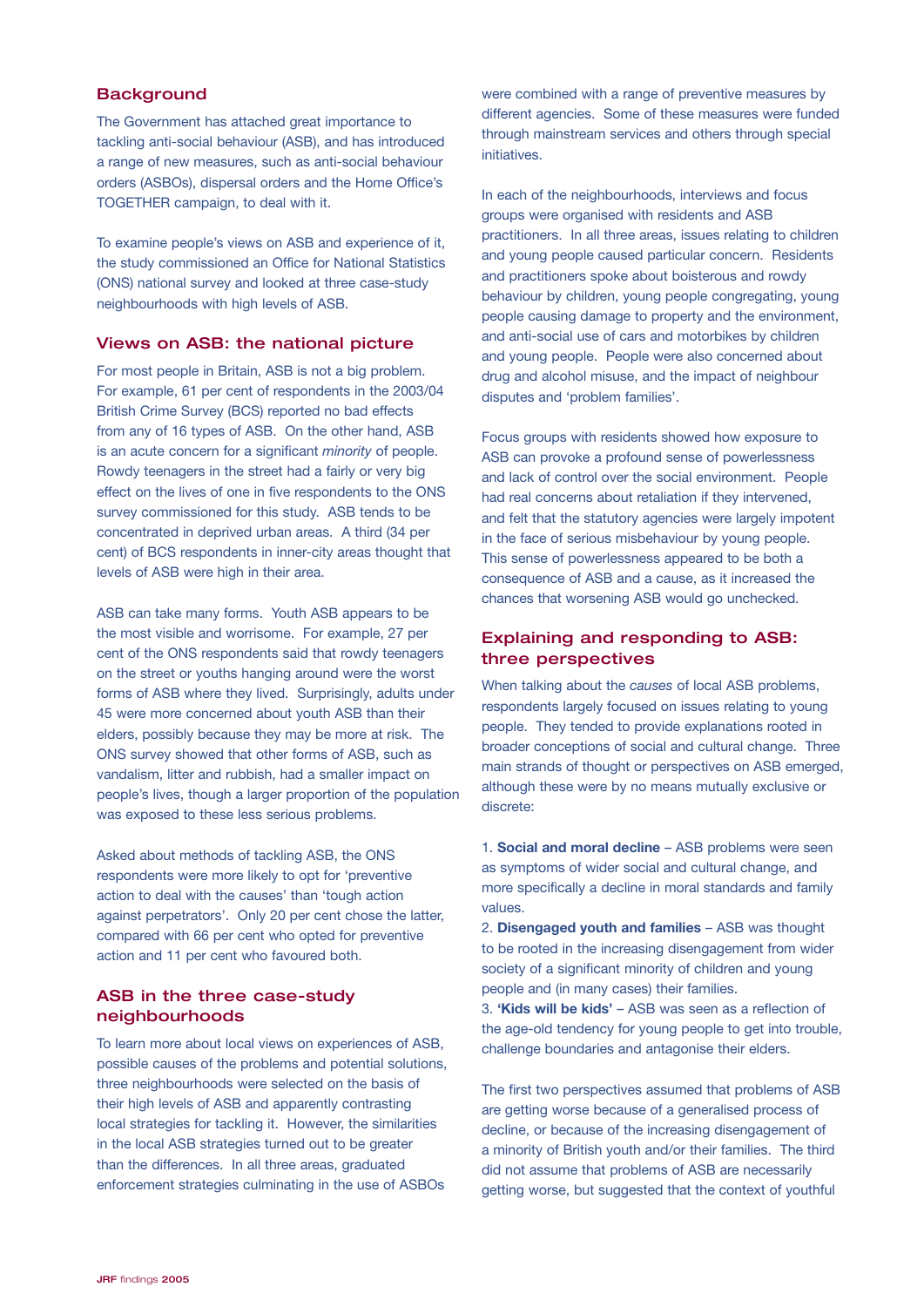misbehaviour is changing. As a result, people were more likely to perceive young people's behaviour as anti-social and to worry about it.

To some extent, the perspectives played out tensions between younger and older generations, with the older generation more likely to articulate the first (and possibly the second) viewpoint, and the younger to suggest the third. In contrast, ASB practitioners with social welfare and support roles tended to favour the second perspective and to a lesser extent the third.

Those who saw ASB as an issue of social and moral decline were often highly cynical about the effectiveness of the new range of provisions for tackling it, such as ASBOs and dispersal orders. However, they also saw little hope in alternative approaches other than, possibly, community mobilisation against ASB perpetrators. Those who largely viewed ASB in terms of 'disengagement' thought that early preventive intervention, intensive youth work and community partnership offered the most promise. From this perspective, enforcement was necessary, but had to be used selectively and with great care. The 'kids will be kids' viewpoint implied that diversionary activities for young people should be the cornerstone of local ASB strategies.

## Implications for ASB policy and practice

The study pointed to various lessons for policy and practice concerning:

- the search for solutions to ASB:
- the management of local action on ASB;
- the handling of public opinion on ASB.

#### *The search for solutions*

The Home Office's TOGETHER campaign, with its implicit call for higher standards and tougher discipline to address ASB, points towards social and moral decline as the cause of ASB. On the other hand, the fact that ASB problems are concentrated most heavily in areas facing deprivation and poverty lends weight to the social exclusion viewpoint, in which the losers in a 'winner takes all' society create serious problems for others.

Research is unlikely to resolve definitively the arguments about the causes of ASB. Processes of social and moral decline are hard to demonstrate and even harder to disprove. However, the two differing perspectives of decline and exclusion point those in search of solutions in very different directions. The more ASB is regarded as one of the malign consequences of deprivation and social marginalisation, the clearer the need for preventive measures to tackle the roots of the problem.

The study found a sharp contrast between the push to prioritise enforcement, expressed at national level, and local-level concerns about the risks of enforcement, coupled with a commitment to preventive options. Local practitioners who took part in the study stressed the intractability of problems of disorder in deprived areas. They did not talk about ASB as simply a problem of perpetrators preying on the 'law-abiding majority', but as a form of conflict within communities with limited capacity for self-regulation. They regarded the perpetrators as usually young people with limited personal resources, living in areas offering limited opportunities. Not surprisingly, they tended to see enforcement as only one element within the set of remedies needed to rebuild these communities. They thought that enforcement tactics could provide a short-term solution to ASB. But for the longer term, they felt that enforcement needed to be balanced with measures promoting social inclusion, to encourage a disenfranchised section of society to feel that they had a stake in society again.

In areas most beset by ASB, ways need to be found of countering the sense of powerlessness – and accompanying entrenched pessimism – among residents. The task is to break the vicious circle whereby fears and expectations of ASB, fear of retaliation, lack of faith in the authorities' capacity to do anything, and incidents of ASB all reinforce each other. Visible enforcement action may provide the leverage to do so, though it seems likely that measures for building community capacity are also needed.

The national TOGETHER initiative is a time-limited campaign. It is intended to respond to public concerns, reduce the public's preparedness to tolerate ASB, increase public expectations about the level of response from local authorities and police, and spur these agencies into action. To communicate these messages clearly, TOGETHER has used simple, populist language justifying tough enforcement. As neighbourhoods respond and adapt to evolving circumstances, the national approach may also need to shift in acknowledgement of the potential benefits of a more balanced response to the issue, which considers both victims and perpetrators.

#### *The management of local action on ASB*

It is important to develop shared definitions of ASB. The TOGETHER campaign has tended to avoid doing so, not wishing to curb artificially the range of uses to which the new measures for tackling ASB could be put. Now that the need for action against ASB is more widely accepted, agencies have to be clearer about the scope of the term ASB. The reason for this is simple: if local authorities and police put in place strategies for dealing with ASB, they need to commit resources to these strategies,